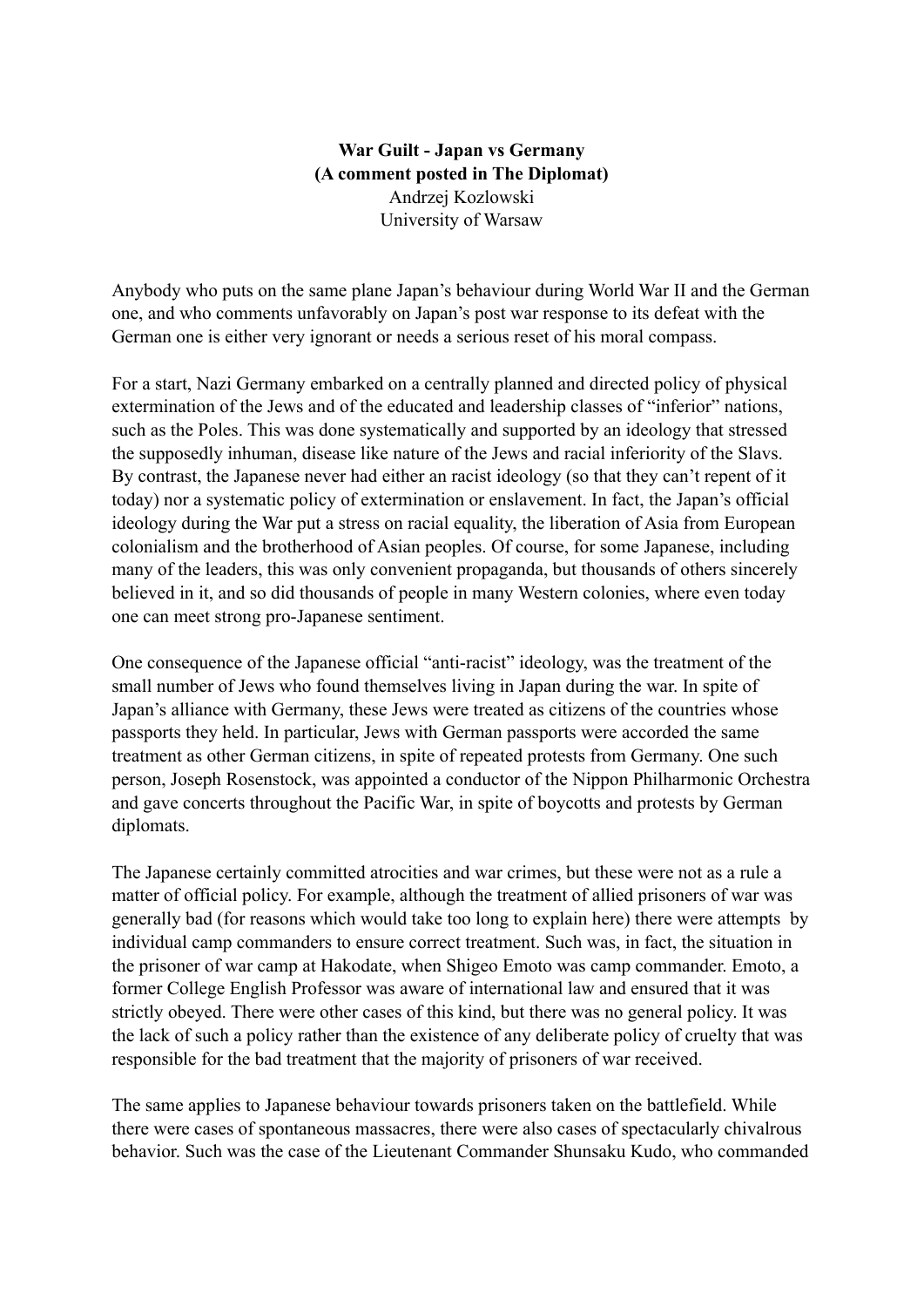the destroyer Ikazuchi. On March 2, 1942, Kudo ordered his ship to several hundred sailors from one British and American destroyer that had been sunk. He did this, in spite of the fact, that while rescuing the enemy sailors, Ikazuchi was in great danger of a submarine attack. After their rescue, the British and American sailors received exemplary treatment on board of the Ikazuchi. Yet the fact of the rescue remained completely unknown until 1996, when one of the rescued sailors, the British diplomat Sam Falle, described it in his book, by which time Kudo had died. While there are many examples of brutal treatment of prisoners and civilian population by the Japanese, there are also plenty of examples of good treatment.

A great deal of anti-Japanese propaganda today originates from Korean nationalists and concerns supposed horrendous crimes that the Japanese committed against Koreans during the 40 years when Korea was a Japanese colony. But most of this is no more than propaganda and exaggeration. Japan indeed colonized Korea and attempted to assimilate the Korean population, just as it had successfully done with the population of Okinawa. The original motive was to prevent Russia doing exactly the same thing; in fact Japan fought a war with Russia in 1904-05 precisely over this issue. The war, by the way, started with a sudden Japanese attack on the Russian navy at Port Arthur, ten days before was officially declared. The reaction of the British, who were Japan's main ally at that time, was ecstatic, the London Times wrote "'The Japanese Navy has opened the war by an act of daring which is destined to take a place of honour in naval annals." The reaction of the American press was similar. Japan's colonization of Korea was done with full support and advice from the British and with tacit approval of the United States. For many years afterwards, the Japanese rule was described in the West in glowing terms. It introduced general education, hugely improved health, reduced inequalities and so on. But it also inflicted a huge humiliation on Korean national pride, which had just been born, due to the Japanese attempt to assimilate the Koreans and make them abandon their own language and culture and become Japanese.

Such things had successfully been done for centuries, from the Romans in their entire empire to the English in Scotland and Ireland. After the partitions of Poland both Russia and Prussia attempted to assimilate the Polish population in the same way. In fact, the Japanese used very little violence in their rule over Korea. In terms of human lives, the total losses that Korea suffered during the 40 years of Japanese rule are smaller than in just one of the many Polish uprisings against Russian rule. Far more Koreans died fighting as volunteers in the Japanese Imperial Army (over 20,000 are enshrined in the Yasukuni Shrine) then in all the acts of resistance against the Japanese rule. More than 800,000 Koreans volunteered to serve in the Japanese military as part of the Japanese volunteer soldier system for Koreans during the years 1938-43, of which the Japanese accepted just under 18,000. One of them was Park Chung-hee, later dictator and president of South Korea and the father of the current, extremely anti-Japanese, president Park Guen-hee.

Koreans also served as guards in Japanese prisoner of war camps. 23 Koreans were executed by the allies as war criminals in post-war trials, including general Hong Sa-ik, who was a camp commander. Most of them were later declared "victims of injustice and of Japanese imperialism" by a Korean government commission.